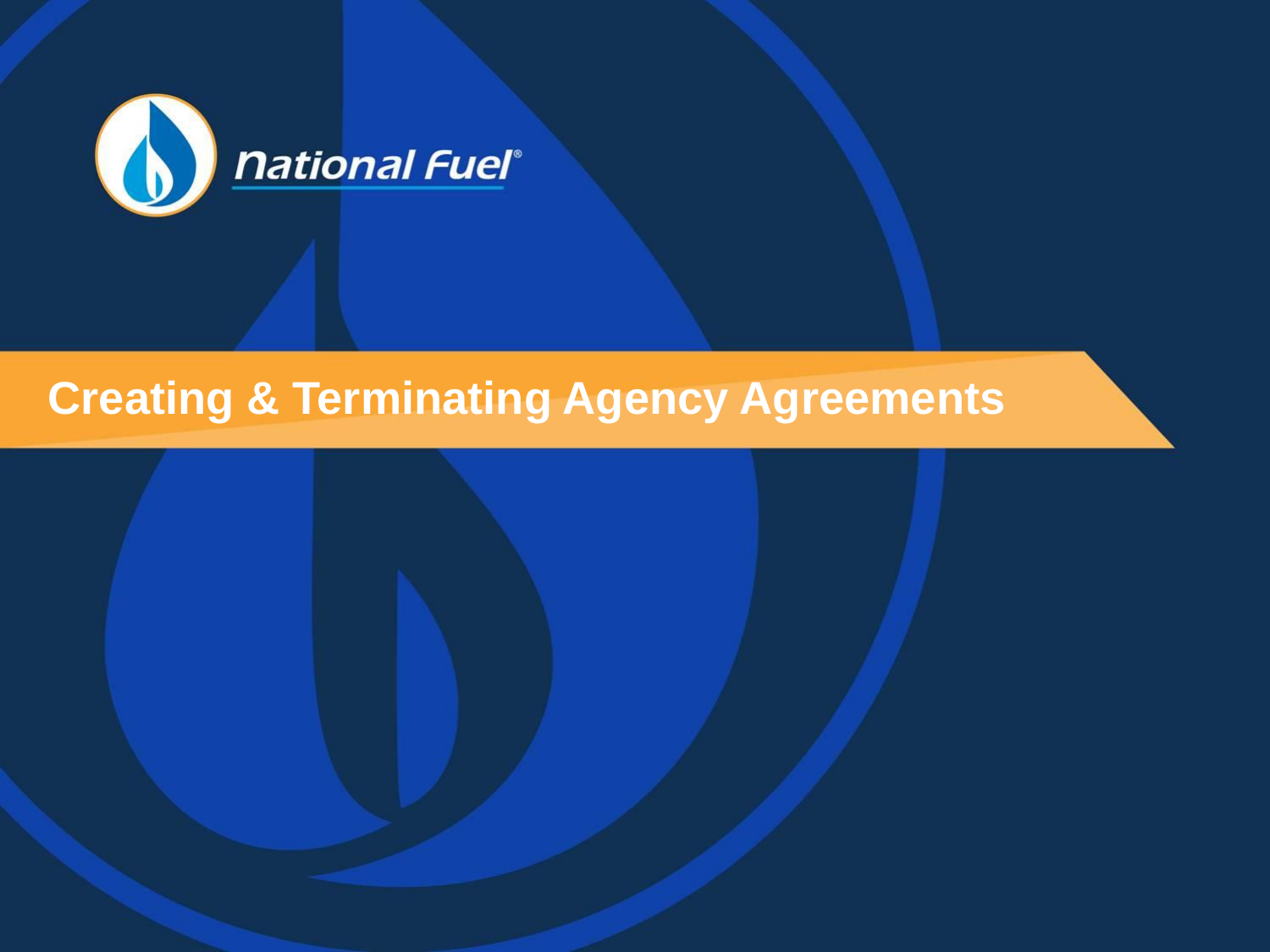- Creating an Agency Agreement
- Designating Roles to an Agent
- Principal Approval Process
- Agent Approval Process
- Printing an Agency Agreement
- Non-NFG Entity Agreement
- Terminating an Agency Agreement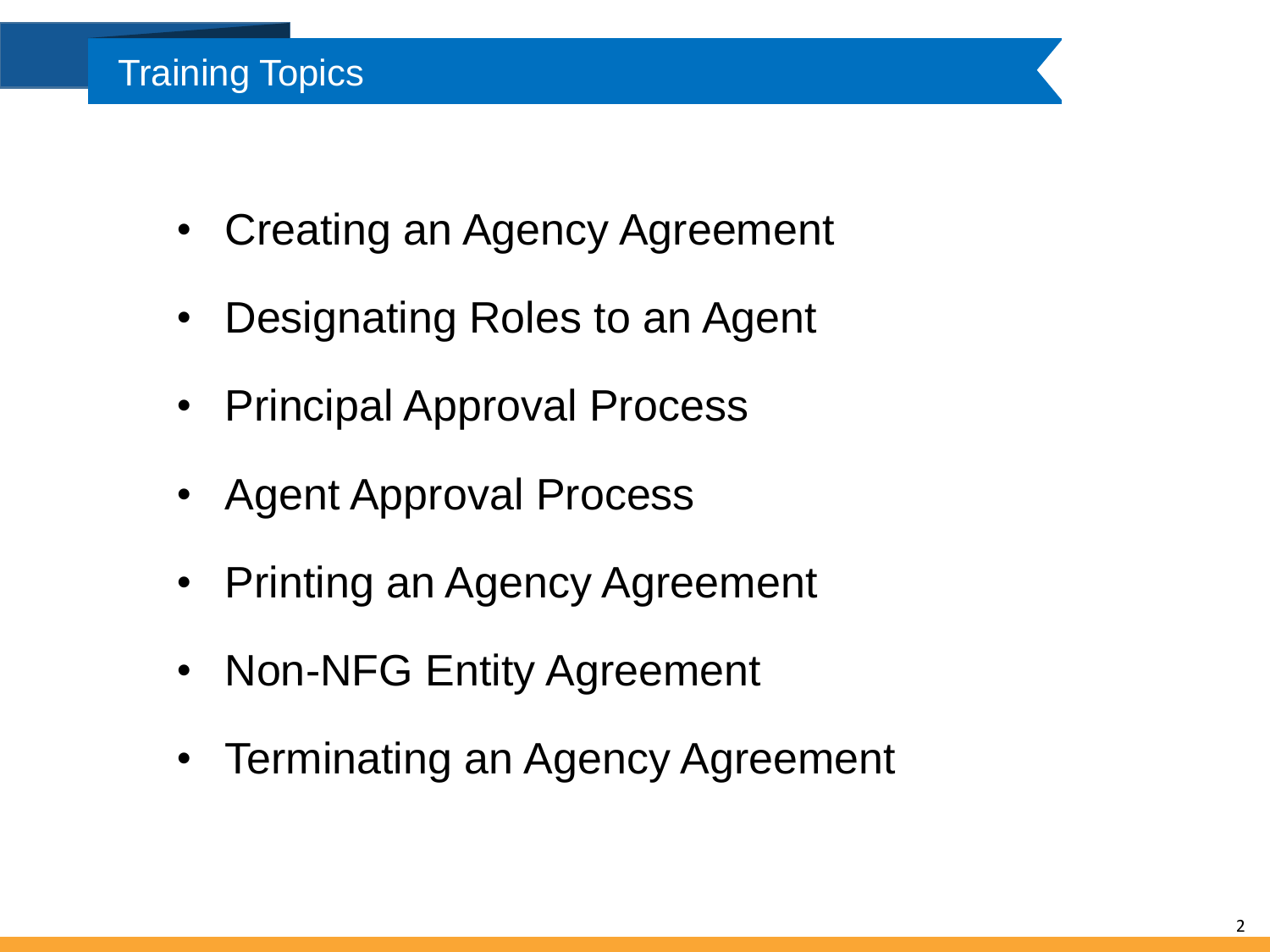### **General Information**

- An Agency Agreement can only be created by the Security Administrator (SA) of the Principal company at the Business Entity or Account level
- An Agency Agreement must be approved by SAs of both the Principal and Agent in order to be effective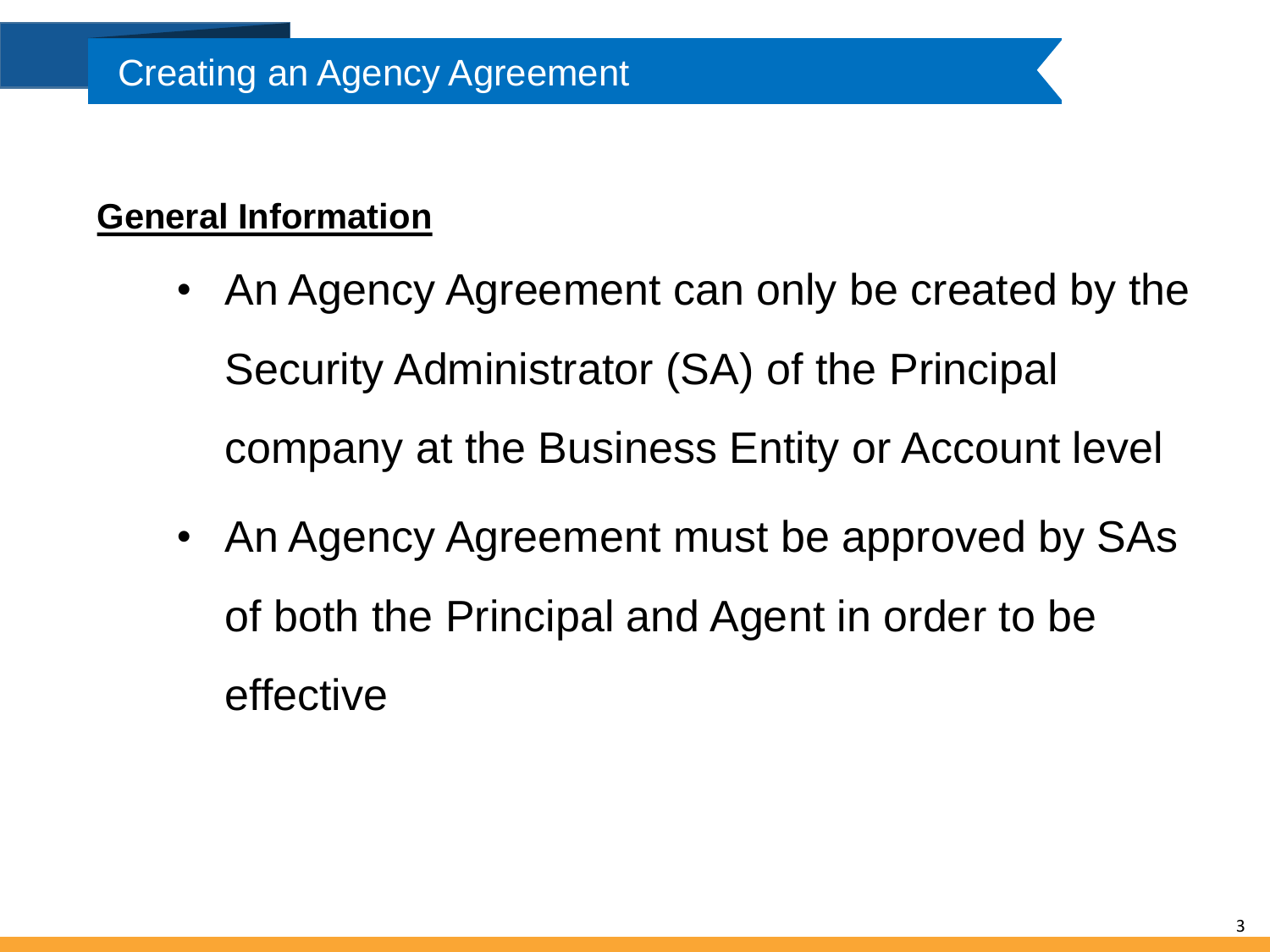Once the Principal is logged into the EBB, click on "Customer Activities", then "Security Administration"

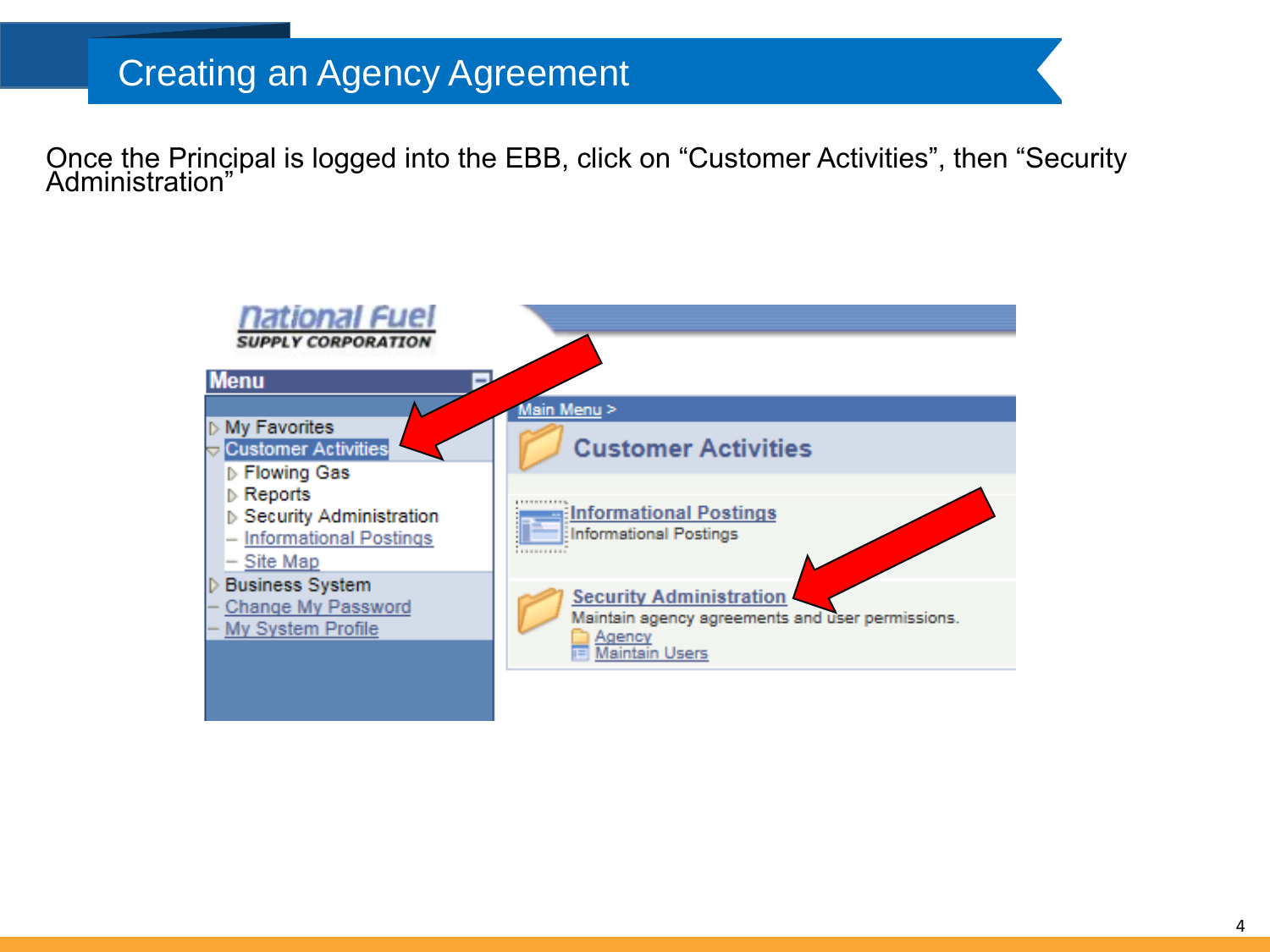Click "Agency", then "Create Agency Agreement"

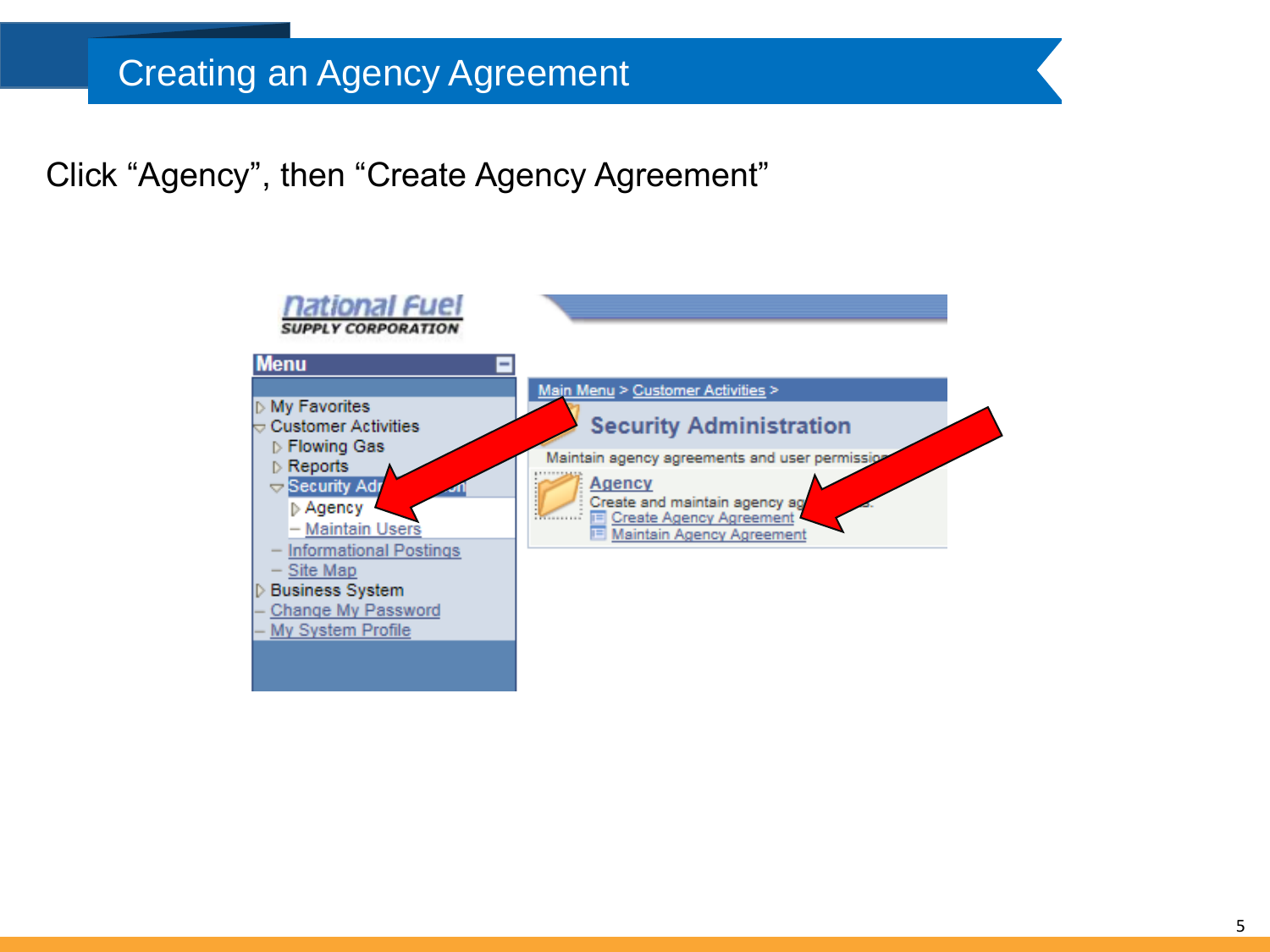Enter the Principal Account ID. You can also select the magnifying glass, which will provide a list of Account IDs that the Security Administrator may access.

| <b>Agency Agreement</b>                  |  |
|------------------------------------------|--|
| <b>Agreement Parties</b>                 |  |
| Agreements must be created by the Priper |  |
| Agreement ID: NEW<br>aling               |  |
| *Principal Account ID:                   |  |
|                                          |  |
|                                          |  |
| <b>Non-NFG Entity Agreement?</b>         |  |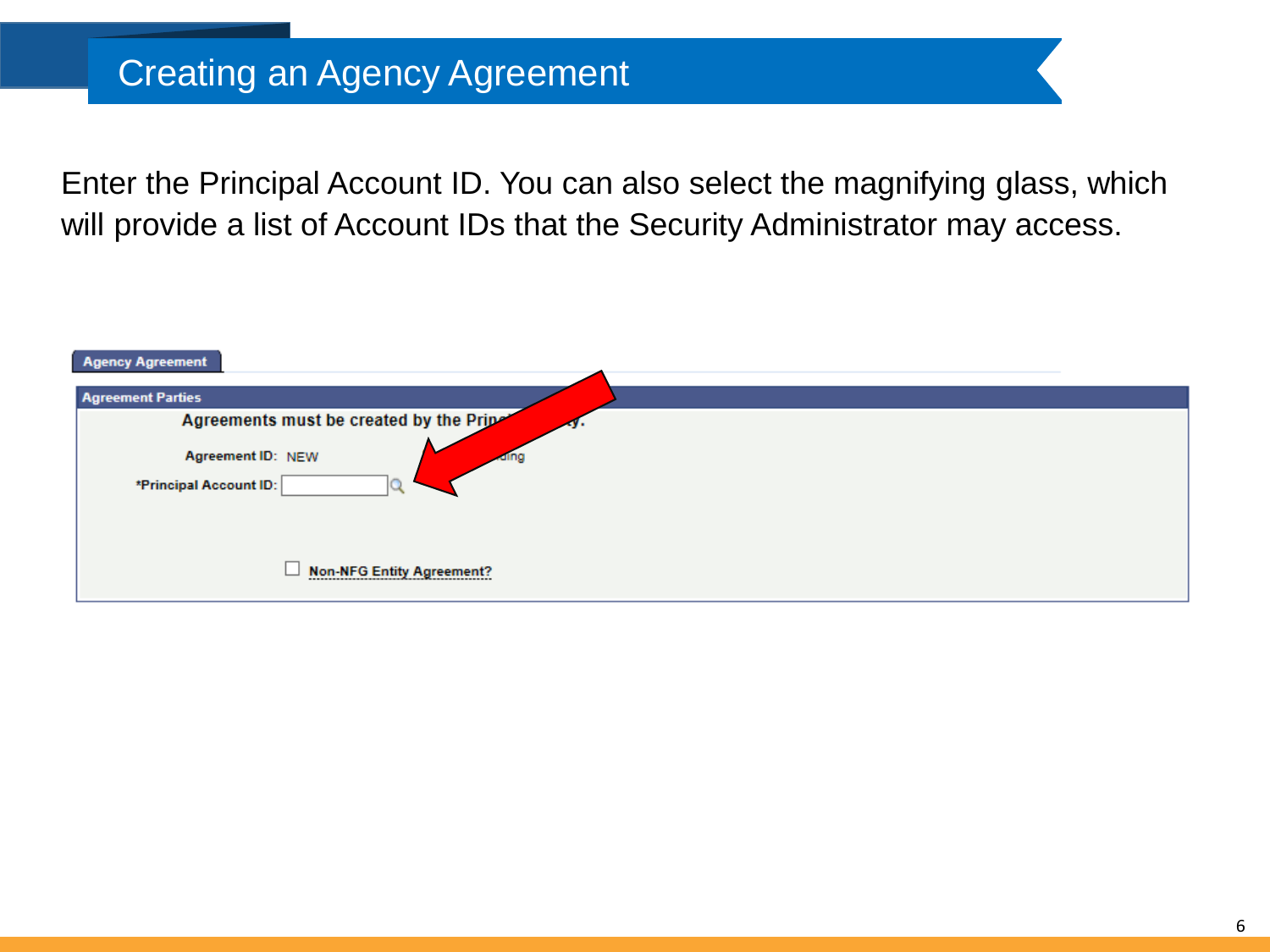### Designating an Agent

- Enter EITHER the Agent Business Entity ID or the Agent Account ID. The Principal will need to obtain this from the Agent.
- The Agency Agreement entered into will be the standard NFG agency agreement. The standard NFG agency agreement template can be found on the Forms section of NFG's website or by following the following link: [https://www.nationalfuelgas.com/supply/market/Forms/Forms.aspx.](https://www.nationalfuelgas.com/supply/market/Forms/Forms.aspx) Refer to slide 15 if Principal and Agent plan to use a Non-NFG Entity Agency Agreement.

#### **Agency Agreement**

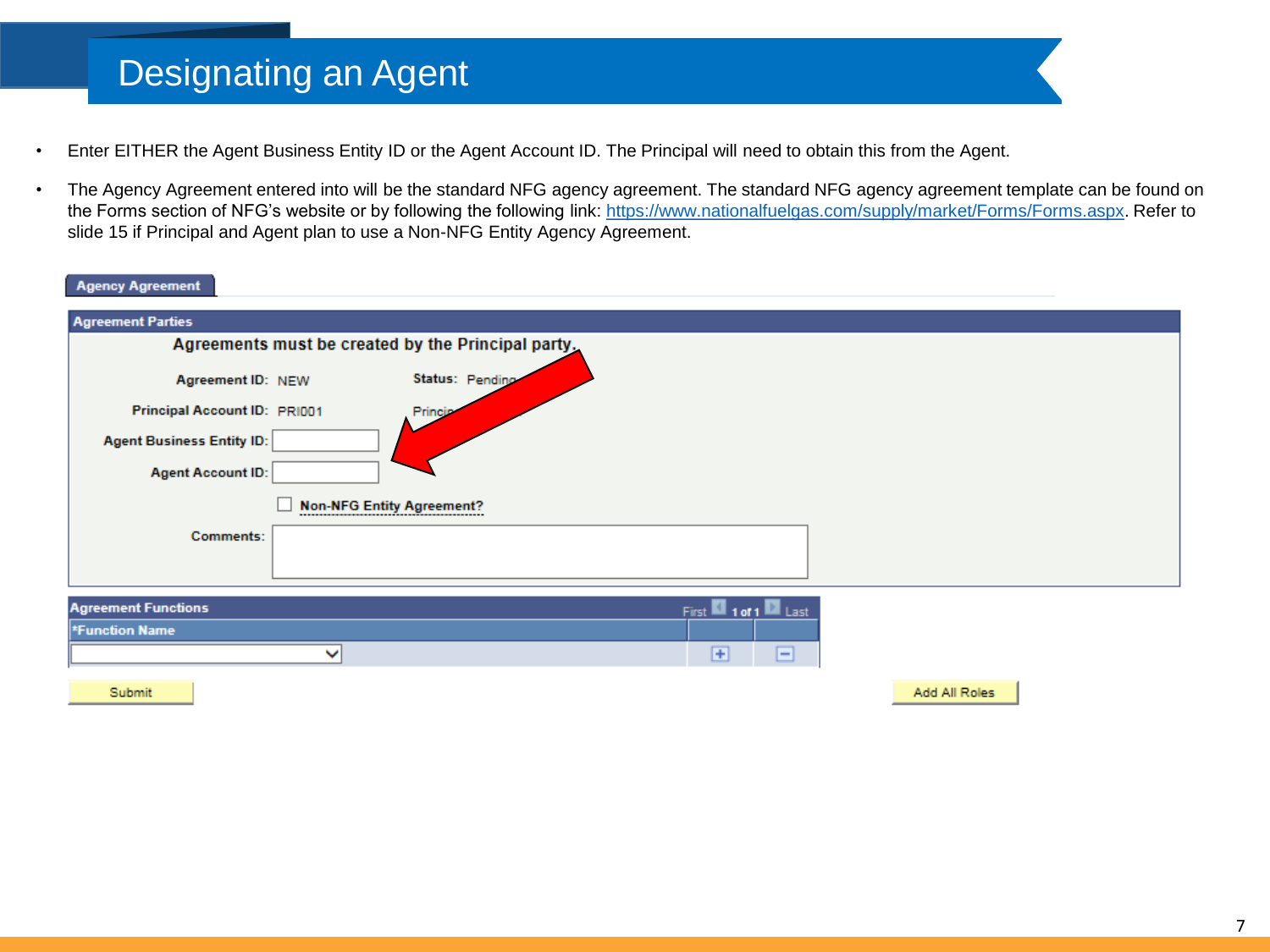## Designating Roles to an Agent

- Using the drop box under "Function Name", designate what roles you would like the Agent to perform on your behalf.
- Roles can be added or deleted using the "+" and "-" signs
- You can also select "Add All Roles" to give Agent access to all functions

| <b>Agency Agreement</b>                                                                                   |                                                    |                        |               |
|-----------------------------------------------------------------------------------------------------------|----------------------------------------------------|------------------------|---------------|
| <b>Agreement Parties</b>                                                                                  |                                                    |                        |               |
|                                                                                                           | Agreements must be created by the Principal party. |                        |               |
| Agreement ID: NEW                                                                                         | Status: Pending                                    |                        |               |
| Principal Account ID: PRI001                                                                              | Principal Gas, Inc.                                |                        |               |
| Agent Account ID: AGE004                                                                                  | Agent Services, Inc.                               |                        |               |
|                                                                                                           | <b>Non-NFG Entity Agreement?</b>                   |                        |               |
| Comments:                                                                                                 |                                                    |                        |               |
| <b>Agreement Functions</b>                                                                                |                                                    | First 10 1 of 1 2 Last |               |
| <b>*Function Name</b>                                                                                     |                                                    | $\equiv$<br>Ŧ          |               |
| Capacity Release<br>Confirmations<br>Market Pooling Aggregator<br>Nominations                             |                                                    |                        | Add All Roles |
| Security Administration Report<br><b>TCPL Marketer Inquiry</b>                                            |                                                    |                        |               |
| <b>View Allocation Statements</b><br>View Contract Summary<br>View Imbalance Reports<br>View Interconnect |                                                    |                        |               |
| View Invoices<br>View OBA Statements<br>View Pipeline Allocation Stmts                                    |                                                    |                        |               |
| View Storage Reports                                                                                      |                                                    |                        |               |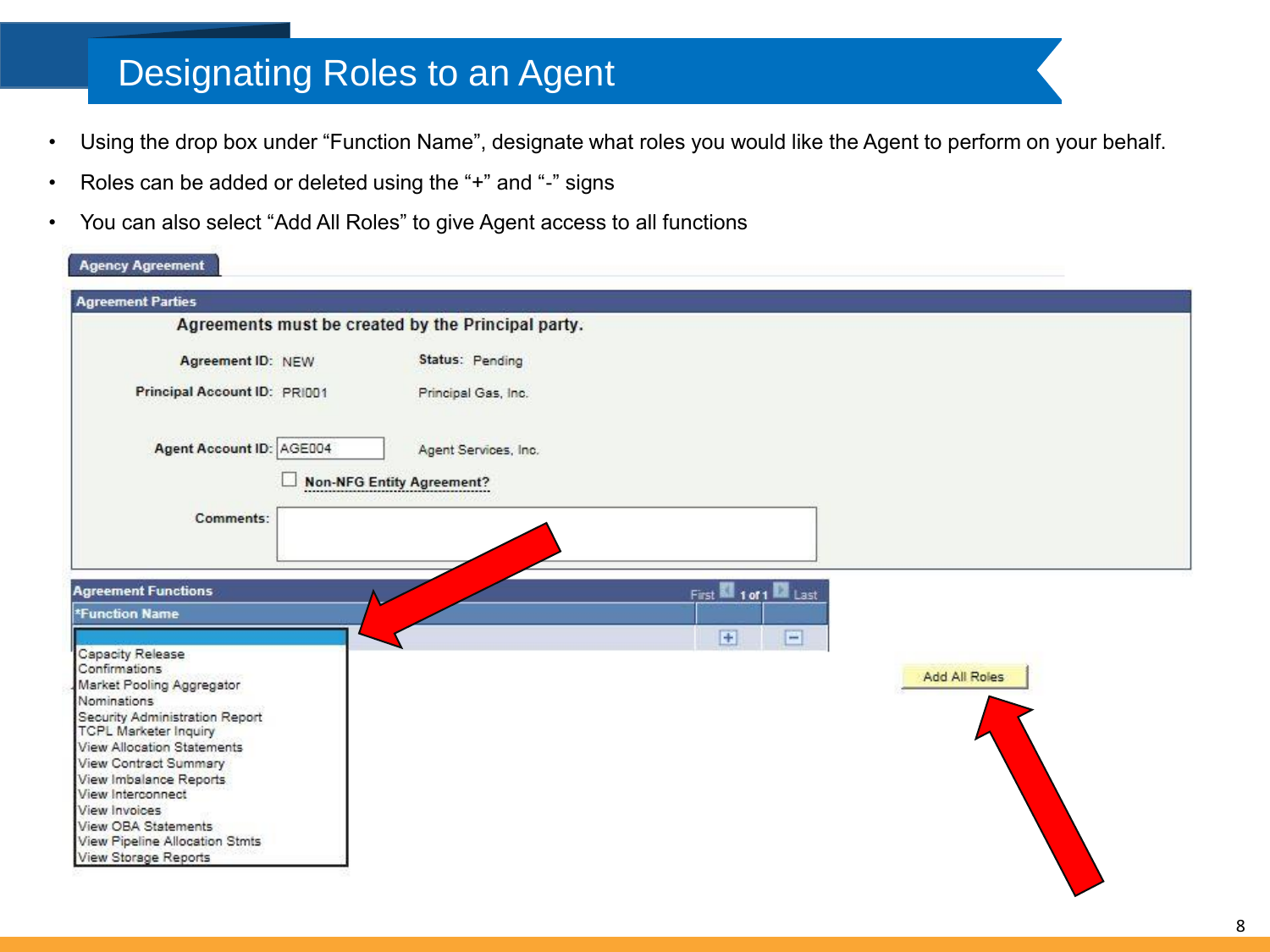### Designating Roles to an Agent

The Capacity Release and Nominations roles can be designated to an Agent for all contracts or for specific contracts using the check box. If the All Contracts box is unchecked, you will be able to specify the contracts you would like the Agent to have capacity release and nomination rights for.

| <b>Agreement Functions</b><br>First 1-14 of 14 2 Last                   |                             |                          |
|-------------------------------------------------------------------------|-----------------------------|--------------------------|
| All<br>Key<br><b>*Function Name</b><br><b>Type</b><br><b>Contracts?</b> |                             |                          |
| $\overline{\mathbf{v}}$<br>Capacity Release<br>◡                        | $\overline{+}$              | $\equiv$                 |
| Confirmations<br>◡                                                      | $+$                         | $\overline{\phantom{0}}$ |
| Market Pooling Aggregator<br>▽                                          |                             |                          |
| v<br>F12366<br>Nominations<br>Contract<br>$\mathbb{R}^n$                |                             | -                        |
| Security Administration Report<br>◡                                     | $\blacksquare$              | ⊢                        |
| <b>TCPL Marketer Inquiry</b><br>▽                                       | $\overline{+}$              | $\overline{ }$           |
| <b>View Allocation Statements</b><br>$\checkmark$                       | $\overline{+}$              | $\overline{ }$           |
| <b>View Contract Summary</b><br>▽                                       | $\left  \mathbf{H} \right $ | $\overline{}$            |
| View Imbalance Reports<br>◡                                             | $+$                         | ь                        |
| View Interconnect<br>◡                                                  | $\overline{+}$              | l —                      |
| <b>View Invoices</b><br>◡                                               | $\overline{+}$              | н                        |
| View OBA Statements<br>▽                                                | $+$                         | ⊨                        |
| View Pipeline Allocation Stmts<br>◡                                     | $\pm$                       | e                        |
| View Storage Reports<br>◡                                               | $+$                         | E                        |

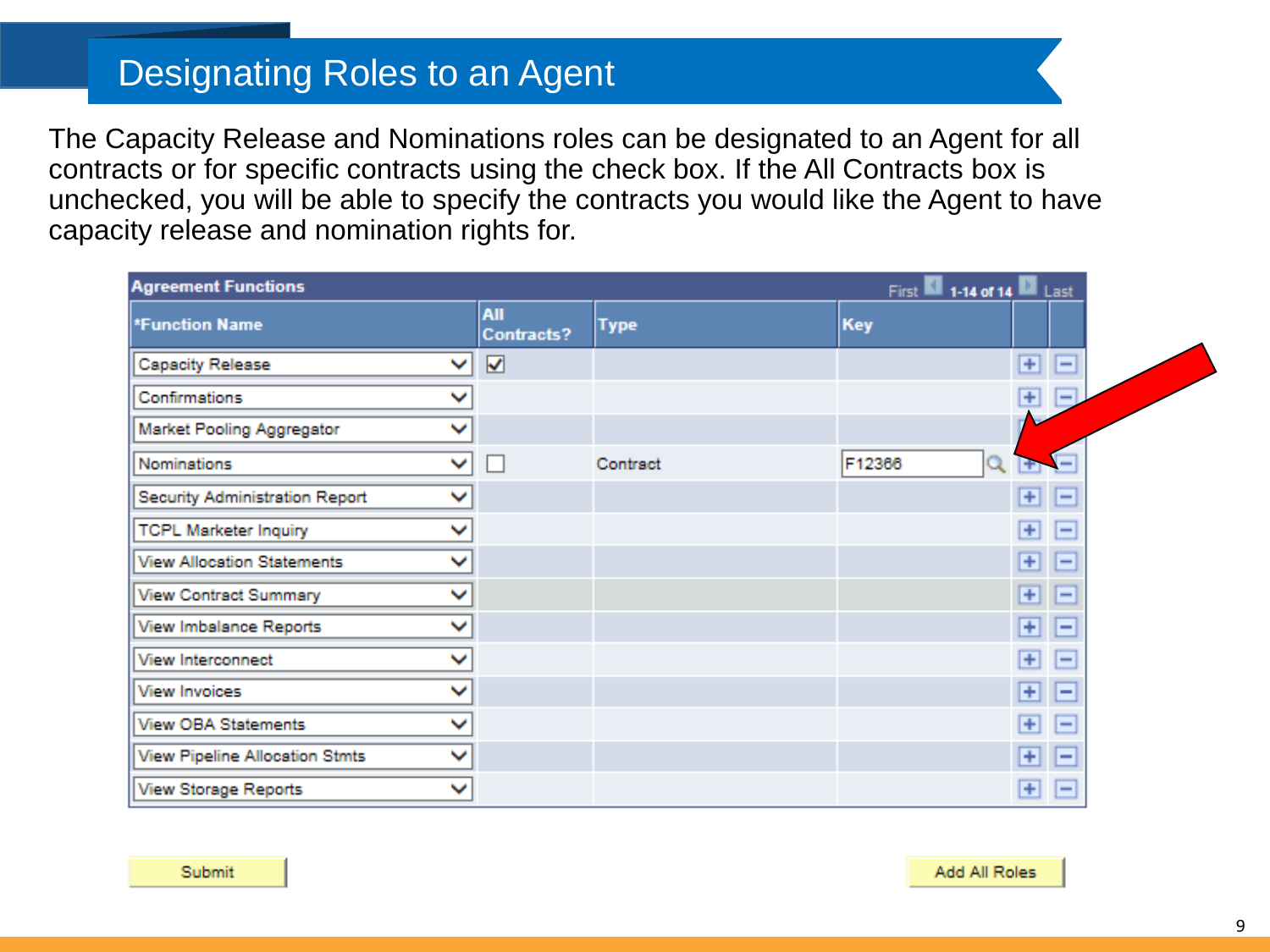### Click "Submit"

| <b>Agency Agreement</b>           |              |                                  |                                                    |     |        |                         |                         |                          |
|-----------------------------------|--------------|----------------------------------|----------------------------------------------------|-----|--------|-------------------------|-------------------------|--------------------------|
| <b>Agreement Parties</b>          |              |                                  |                                                    |     |        |                         |                         |                          |
|                                   |              |                                  | Agreements must be created by the Principal party. |     |        |                         |                         |                          |
| Agreement ID: NEW                 |              |                                  | Status: Pending                                    |     |        |                         |                         |                          |
| Principal Account ID: PRI001      |              |                                  |                                                    |     |        |                         |                         |                          |
|                                   |              |                                  | Principal Gas, Inc.                                |     |        |                         |                         |                          |
|                                   |              |                                  |                                                    |     |        |                         |                         |                          |
| Agent Account ID: AGE004          |              |                                  | Agent Services, Inc.                               |     |        |                         |                         |                          |
|                                   |              | <b>Non-NFG Entity Agreement?</b> |                                                    |     |        |                         |                         |                          |
| Comments:                         |              |                                  |                                                    |     |        |                         |                         |                          |
|                                   |              |                                  |                                                    |     |        |                         |                         |                          |
|                                   |              |                                  |                                                    |     |        |                         |                         |                          |
| <b>Agreement Functions</b>        |              |                                  |                                                    |     |        | First 1-14 of 14 2 Last |                         |                          |
| <b>*Function Name</b>             |              | All<br>Contracts?                | <b>Type</b>                                        | Key |        |                         |                         |                          |
| Capacity Release                  | $\checkmark$ | $\blacktriangledown$             |                                                    |     |        |                         | ⊞ ⊟                     |                          |
| Confirmations                     | v            |                                  |                                                    |     |        |                         | $\overline{+}$          | $\Box$                   |
| Market Pooling Aggregator         | v            |                                  |                                                    |     |        |                         | ⊞                       | E                        |
| <b>Nominations</b>                | ▽            | L                                | Contract                                           |     | F12366 | Q                       | $+$                     | $=$                      |
| Security Administration Report    | v            |                                  |                                                    |     |        |                         | $\Box$ $\Box$           |                          |
| <b>TCPL Marketer Inquiry</b>      | v            |                                  |                                                    |     |        |                         | $\overline{+}$          | $\overline{\phantom{0}}$ |
| <b>View Allocation Statements</b> | v            |                                  |                                                    |     |        |                         | $\overline{F}$          | E                        |
| View Contract Summary             | ◡            |                                  |                                                    |     |        |                         | 匣                       | E                        |
| View Imbalance Reports            | v            |                                  |                                                    |     |        |                         | $\overline{E}$          | E                        |
| View Interconnect                 | $\checkmark$ |                                  |                                                    |     |        |                         | $\overline{+}$          | $\overline{ }$           |
| <b>View Invoices</b>              | v            |                                  |                                                    |     |        |                         | $\overline{\mathbf{H}}$ | E                        |
| <b>View OBA Statements</b>        | $\checkmark$ |                                  |                                                    |     |        |                         | $\overline{+}$          | $\Box$                   |
| View Pipeline Allocation Stmts    |              |                                  |                                                    |     |        |                         | ⊞                       | E                        |
| <b>View Storage Reports</b>       |              |                                  |                                                    |     |        |                         | $\left  \pm \right $    | $\Box$                   |
|                                   |              |                                  |                                                    |     |        |                         |                         |                          |
| Submit                            |              |                                  |                                                    |     |        | Add All Roles           |                         |                          |
|                                   |              |                                  |                                                    |     |        |                         |                         |                          |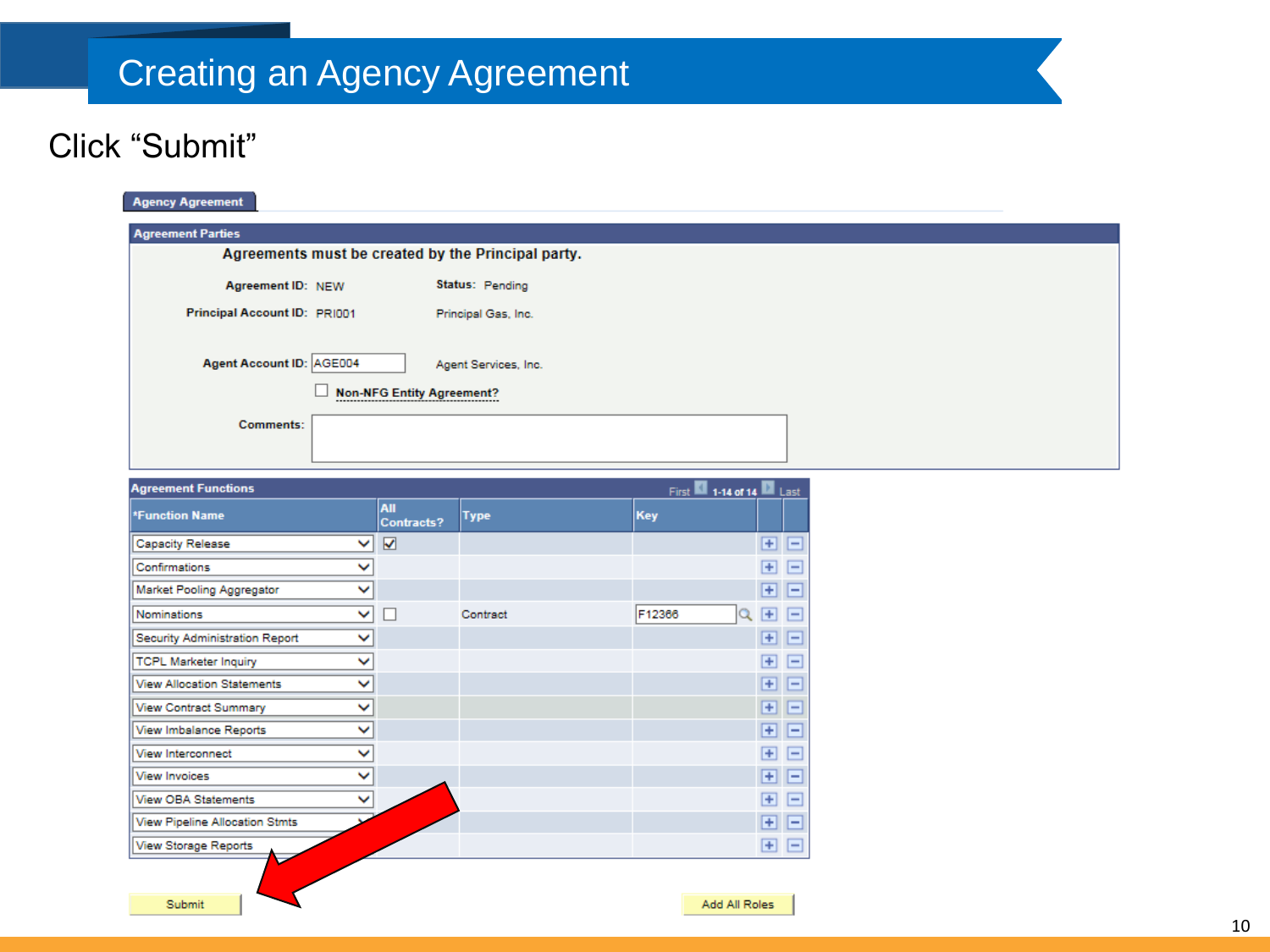### Principal Approval Process

• Click "Approve," which certifies acceptance of the Agency Agreement by the Principal. An automatic email will be generated and sent to the Agent's Security Administrator to notify them of a pending Agency Agreement. The Agent will need to approve (and thereby accept) the Agency Agreement before it becomes effective.

| Agency Agreement Mannenance       |              |                           |                      |                         |                |         |  |
|-----------------------------------|--------------|---------------------------|----------------------|-------------------------|----------------|---------|--|
| <b>Agreement Parties</b>          |              |                           |                      |                         |                |         |  |
| Agreement ID: 10131               |              |                           | Status: Pending      |                         |                |         |  |
| Principal Account ID: PRI001      |              |                           | Principal Gas, Inc.  |                         |                | Pending |  |
| Agent Account ID: AGE004          |              |                           | Agent Services, Inc. |                         |                | Pending |  |
|                                   |              | Non-NFG Entity Agreement? |                      |                         |                |         |  |
|                                   |              |                           |                      |                         |                |         |  |
|                                   |              |                           |                      |                         |                |         |  |
| Comments:                         |              |                           |                      |                         |                |         |  |
|                                   |              |                           |                      |                         |                |         |  |
| <b>Agreement Functions</b>        |              |                           |                      | First 1-14 of 14 D Last |                |         |  |
| <b>*Function Name</b>             |              | All                       | <b>Type</b>          | Key                     |                |         |  |
|                                   |              | <b>Contracts?</b>         |                      |                         |                |         |  |
| <b>Capacity Release</b>           | ◡            | $\overline{\mathbf{v}}$   |                      |                         | 国国             |         |  |
| Confirmations                     | $\check{ }$  |                           |                      |                         | 田田             |         |  |
| Market Pooling Aggregator         | ◡            |                           |                      |                         | 国国             |         |  |
| Nominations                       | $\checkmark$ |                           | Contract             | F12366<br>O             | 田田             |         |  |
| Security Administration Report    | ◡            |                           |                      |                         | 国国             |         |  |
| TCPL Marketer Inquiry             | $\checkmark$ |                           |                      |                         | 田田             |         |  |
| <b>View Allocation Statements</b> | $\checkmark$ |                           |                      |                         | 田日             |         |  |
| View Contract Summary             | $\checkmark$ |                           |                      |                         | 国国             |         |  |
| View Imbalance Reports            | $\checkmark$ |                           |                      |                         | 国国             |         |  |
| View Interconnect                 | ◡            |                           |                      |                         | 田日             |         |  |
| View Invoices                     | $\checkmark$ |                           |                      |                         | 国国             |         |  |
| View OBA Statements               |              |                           |                      |                         | 田<br>$\boxdot$ |         |  |

田日

田日

**View Storage Reports** 

View Pipeline Allocation Stmts

 $\checkmark$  $\checkmark$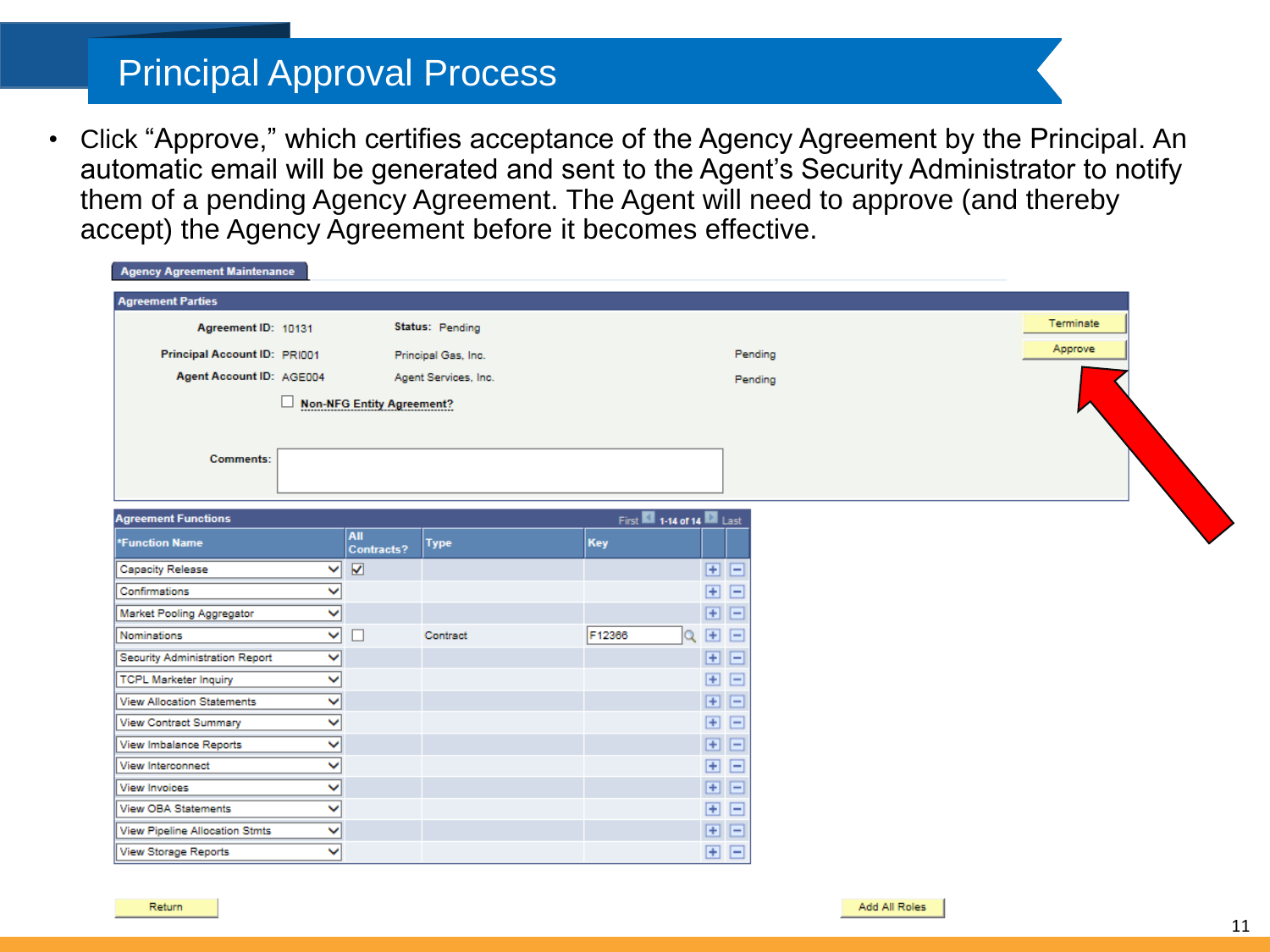### Agent Approval Process

Once logged into the EBB, the Agent's Security Administrator should click "Customer Activities", "Security Administration", "Agency", "Maintain Agency Agreement"

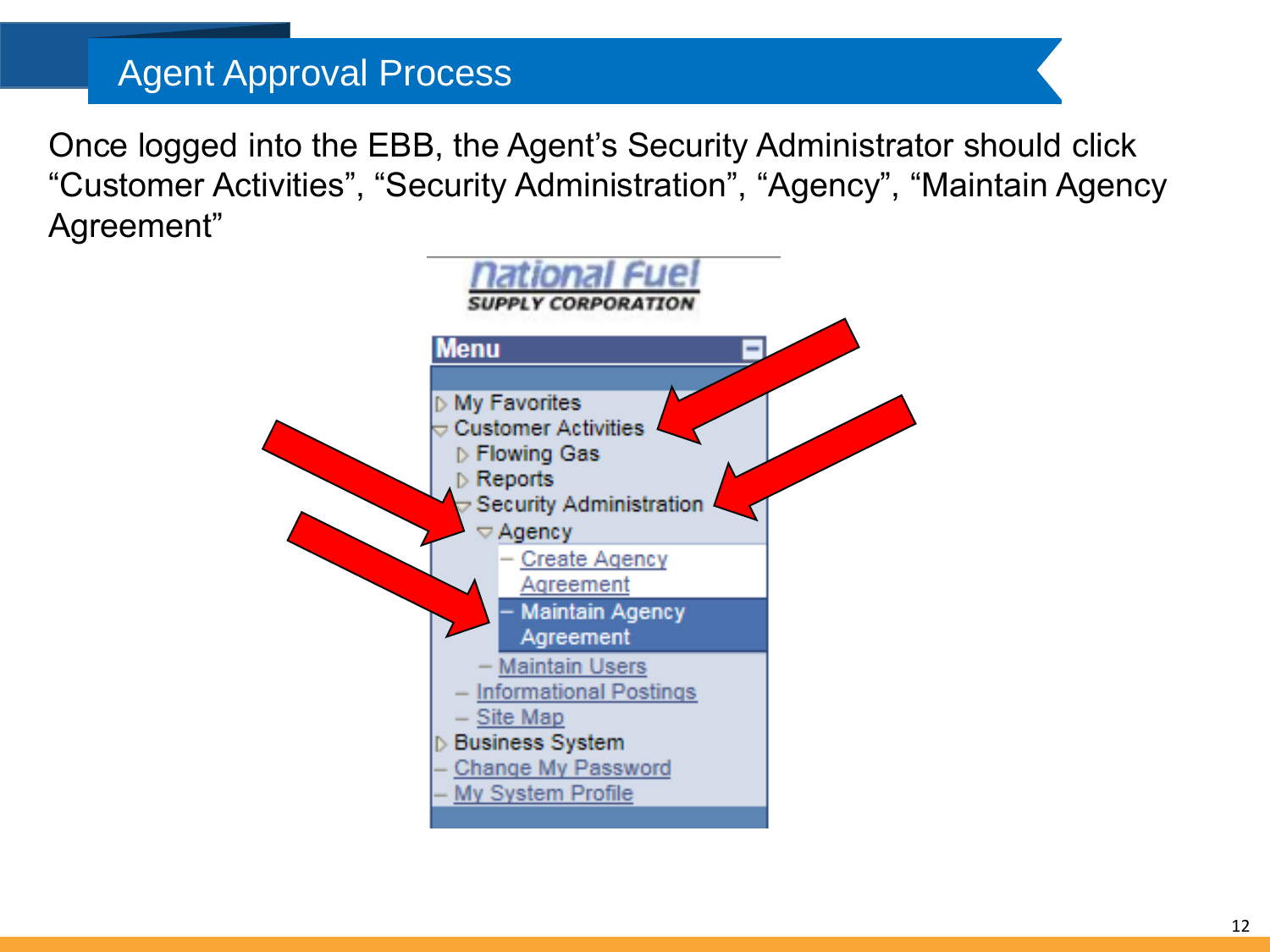## Agent Approval Process

### Click "Search" then click on the Pending Agency Agreement.

### **Maintain Agency Agreement**

Enter any information you have and click Search. Leave fields blank for a list of all values.

#### **Find an Existing Value**

▼ Search Criteria

| <b>Agreement ID:</b>                                | begins with $\vee$ |  |  |  |  |  |
|-----------------------------------------------------|--------------------|--|--|--|--|--|
| Agency Agreement Status: $\vert$ =                  |                    |  |  |  |  |  |
| <b>Agent Business Entity ID:</b>                    | begins with $\vee$ |  |  |  |  |  |
| <b>Agent Account ID:</b>                            | begins with $\vee$ |  |  |  |  |  |
| <b>Principal Account ID:</b>                        | begins with $\vee$ |  |  |  |  |  |
| 300<br>Limit the number of results to (up to 1000): |                    |  |  |  |  |  |

Basic Search | Save Search Criteria Clear Search

### **Search Results**

|  | View All |                                                                                                     |        | First 1-10 of 10   Last |
|--|----------|-----------------------------------------------------------------------------------------------------|--------|-------------------------|
|  |          | Agreement ID Agency Agreement Status Agent Business Entity ID Agent Account ID Principal Account ID |        |                         |
|  | 10131    | (blank)                                                                                             | AGE004 |                         |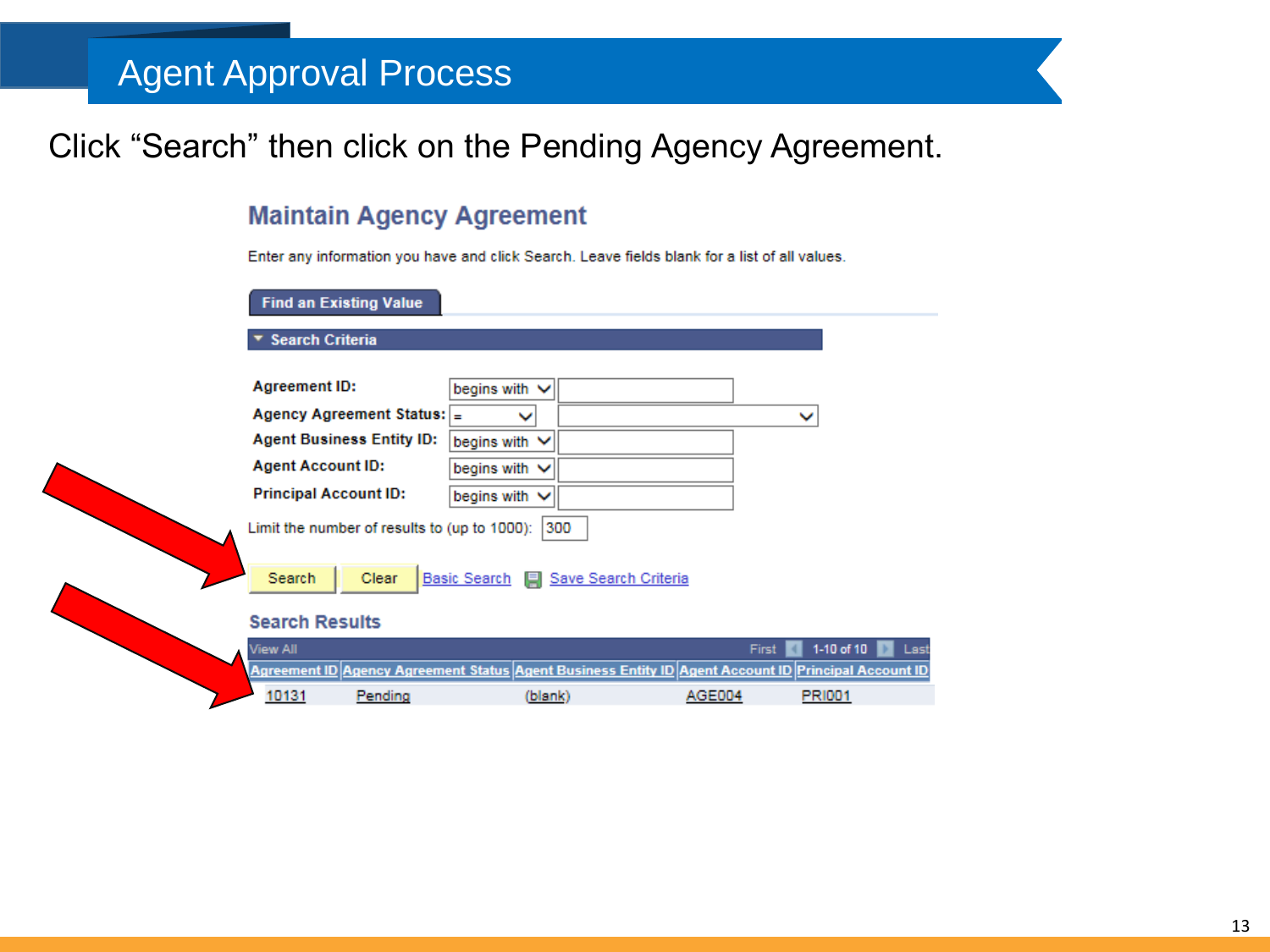## Agent Approval Process

Click "Approve," which certifies acceptance of the Agency Agreement by the Agent.

| <b>Agency Agreement Maintenance</b> |                                  |                      |                         |          |                  |
|-------------------------------------|----------------------------------|----------------------|-------------------------|----------|------------------|
| <b>Agreement Parties</b>            |                                  |                      |                         |          |                  |
| Agreement ID: 10131                 |                                  | Status: Pending      |                         |          | Terminate        |
| Principal Account ID: PRI001        |                                  | Principal Gas, Inc.  |                         | Approved | Ashley koerntgen |
| Agent Account ID: AGE004            |                                  | Agent Services, Inc. |                         | Pending  | Approve          |
|                                     | <b>Non-NFG Entity Agreement?</b> |                      |                         |          |                  |
|                                     |                                  |                      |                         |          |                  |
|                                     |                                  |                      |                         |          |                  |
| Comments:                           |                                  |                      |                         |          |                  |
|                                     |                                  |                      |                         |          |                  |
| <b>Agreement Functions</b>          |                                  |                      | First 1-14 of 14 D Last |          |                  |
| <b>Function Name</b>                | <b>All</b><br>Contracts?         | <b>Type</b>          | <b>Key</b>              |          |                  |
| Capacity Release                    | $\blacktriangledown$             |                      |                         |          |                  |
| Confirmations                       |                                  |                      |                         |          |                  |
| Market Pooling Aggregator           |                                  |                      |                         |          |                  |
| <b>Nominations</b>                  |                                  | Contract             | F12366                  |          |                  |
| Security Administration Report      |                                  |                      |                         |          |                  |
| <b>TCPL Marketer Inquiry</b>        |                                  |                      |                         |          |                  |
| <b>View Allocation Statements</b>   |                                  |                      |                         |          |                  |
| <b>View Contract Summary</b>        |                                  |                      |                         |          |                  |
| View Imbalance Reports              |                                  |                      |                         |          |                  |
| View Interconnect                   |                                  |                      |                         |          |                  |
| <b>View Invoices</b>                |                                  |                      |                         |          |                  |
| <b>View OBA Statements</b>          |                                  |                      |                         |          |                  |
| View Pipeline Allocation Stmts      |                                  |                      |                         |          |                  |
| View Storage Reports                |                                  |                      |                         |          |                  |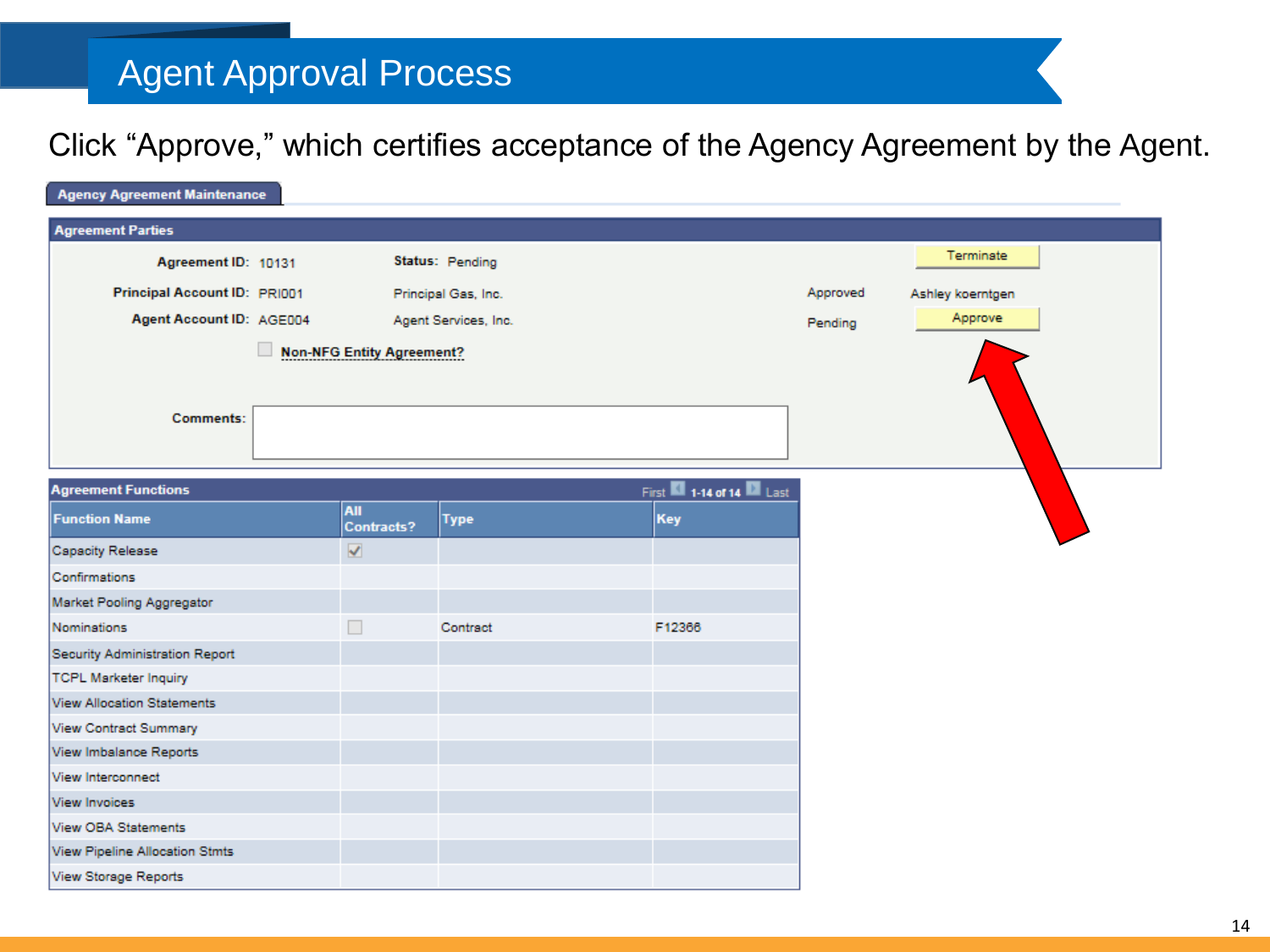### Printing an Agency Agreement

- The Principal SA will get an automated email when the Agent SA approves the Agency Agreement.
- At this point, the Agency Agreement has now been approved by both parties. In order to view the executed document, the Principal SA or Agent SA can click on "Maintain Agency Agreement" (see Slide 11 for path), click on the agreement, then "Print Agreement". The Agency Agreement will then pop up.

| <b>Agency Agreement Maintenance</b> |          |                        |  |  |  |  |  |  |
|-------------------------------------|----------|------------------------|--|--|--|--|--|--|
|                                     |          |                        |  |  |  |  |  |  |
| Status: Approved                    |          | Terminate              |  |  |  |  |  |  |
| Principal Gas, Inc.                 | Approved | Ashley koerntgen       |  |  |  |  |  |  |
| Agent Services, Inc.                | Approved | ashley koerntgen       |  |  |  |  |  |  |
| <b>Non-NFG Entity Agreement?</b>    |          |                        |  |  |  |  |  |  |
|                                     |          |                        |  |  |  |  |  |  |
|                                     |          | <b>Print Agreement</b> |  |  |  |  |  |  |
|                                     |          |                        |  |  |  |  |  |  |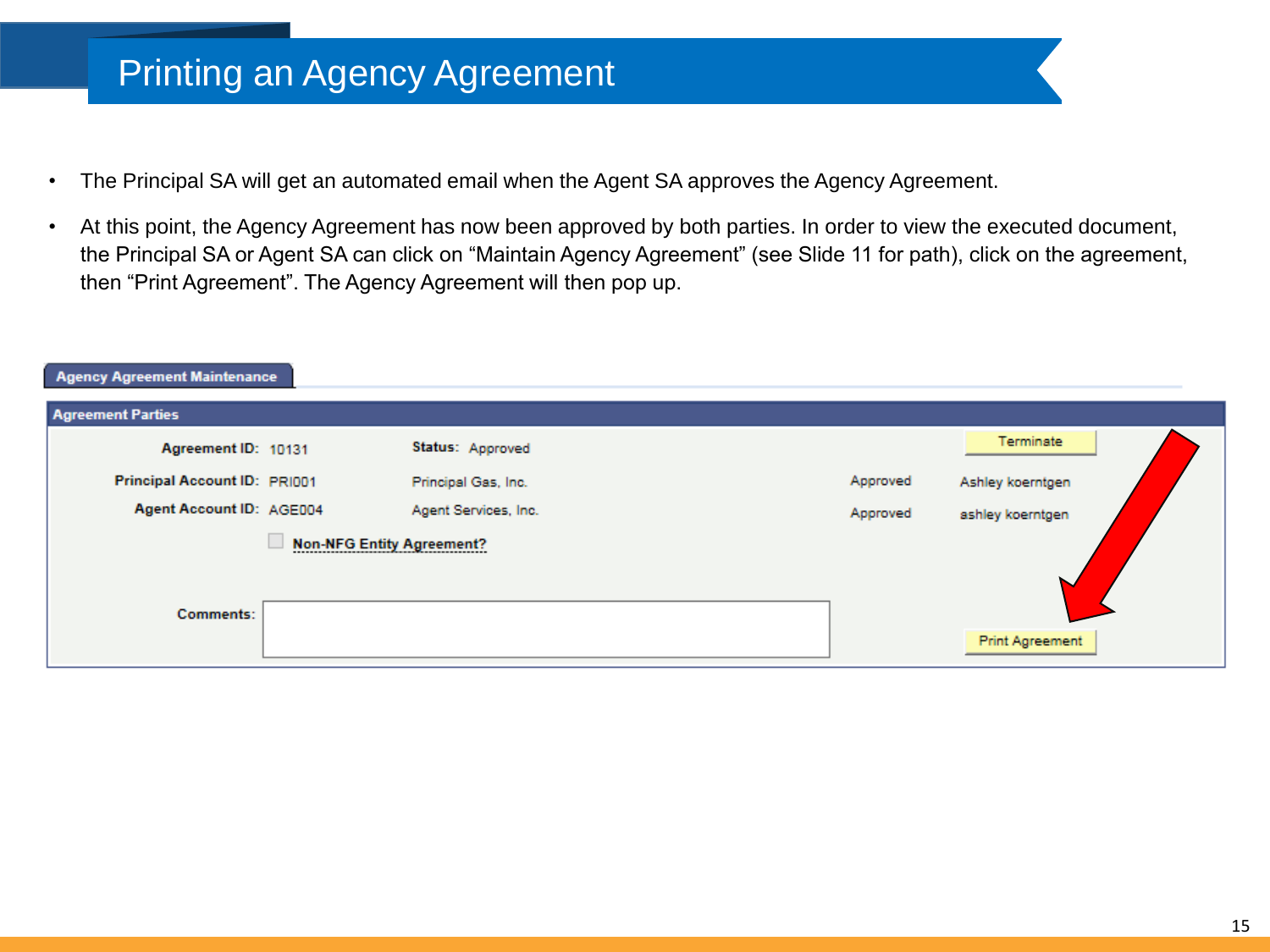### Non-NFG Entity Agreement

- Principal and Agent can also agree to a Non-NFG Entity Agency Agreement other than National Fuel's Agency Agreement Form. If Principal and Agent wish to use a Non-NFG Entity Agreement, the Principal SA should check the Non-NFG Entity Agreement box when creating the Agency Agreement (refer to slides 4-9 on how to Create an Agency Agreement).
- The Non-NFG Agency Agreement must be submitted to [NFGSC\\_SYSTEM\\_ADMIN@natfuel.com](mailto:NFGSC_SYSTEM_ADMIN@natfuel.com) for NFG internal review. and approved by an NFG employee before becoming effective.
- The Principal SA and Agent SA approval process is the same (refer to slides 10-13).
- Once approved by both the Principal and Agent SAs, an NFG employee will be required to review and approve the agreed upon Non-NFG Entity Agency Agreement. The Principal SA and Agent SA will get an email notification when the NFG employee approves the agreement. The agreement becomes effective upon NFG employee approval.
- Note if the Principal and Agent have agreed to a Non-NFG Entity Agency Agreement, the Print Agreement button (as explained on slide 14) is not available.

| <b>Agreeme<sup>t</sup></b> Parties |                                  |                                                    |                                     |               |
|------------------------------------|----------------------------------|----------------------------------------------------|-------------------------------------|---------------|
|                                    |                                  | Agreements must be created by the Principal party. |                                     |               |
| reement ID: NEW                    |                                  | <b>Status: Pending</b>                             |                                     |               |
| <b>Principy</b><br>unt ID: PRI001  |                                  | Principal Gas, Inc.                                |                                     |               |
| <b>Agent Business</b><br>VD:       |                                  |                                                    |                                     |               |
| <b>Agent Accou</b>                 |                                  |                                                    |                                     |               |
|                                    | <b>Non-NFG Entity Agreement?</b> |                                                    |                                     |               |
| Comments:                          |                                  |                                                    |                                     |               |
|                                    |                                  |                                                    |                                     |               |
| <b>Agreement Functions</b>         |                                  |                                                    | First <b>1</b> 1 of 1 <b>D</b> Last |               |
| *Function Name                     |                                  |                                                    |                                     |               |
|                                    | ◡                                |                                                    | $\overline{+}$<br>ᄇ                 |               |
| Submit                             |                                  |                                                    |                                     | Add All Roles |

### **Agency Agreement**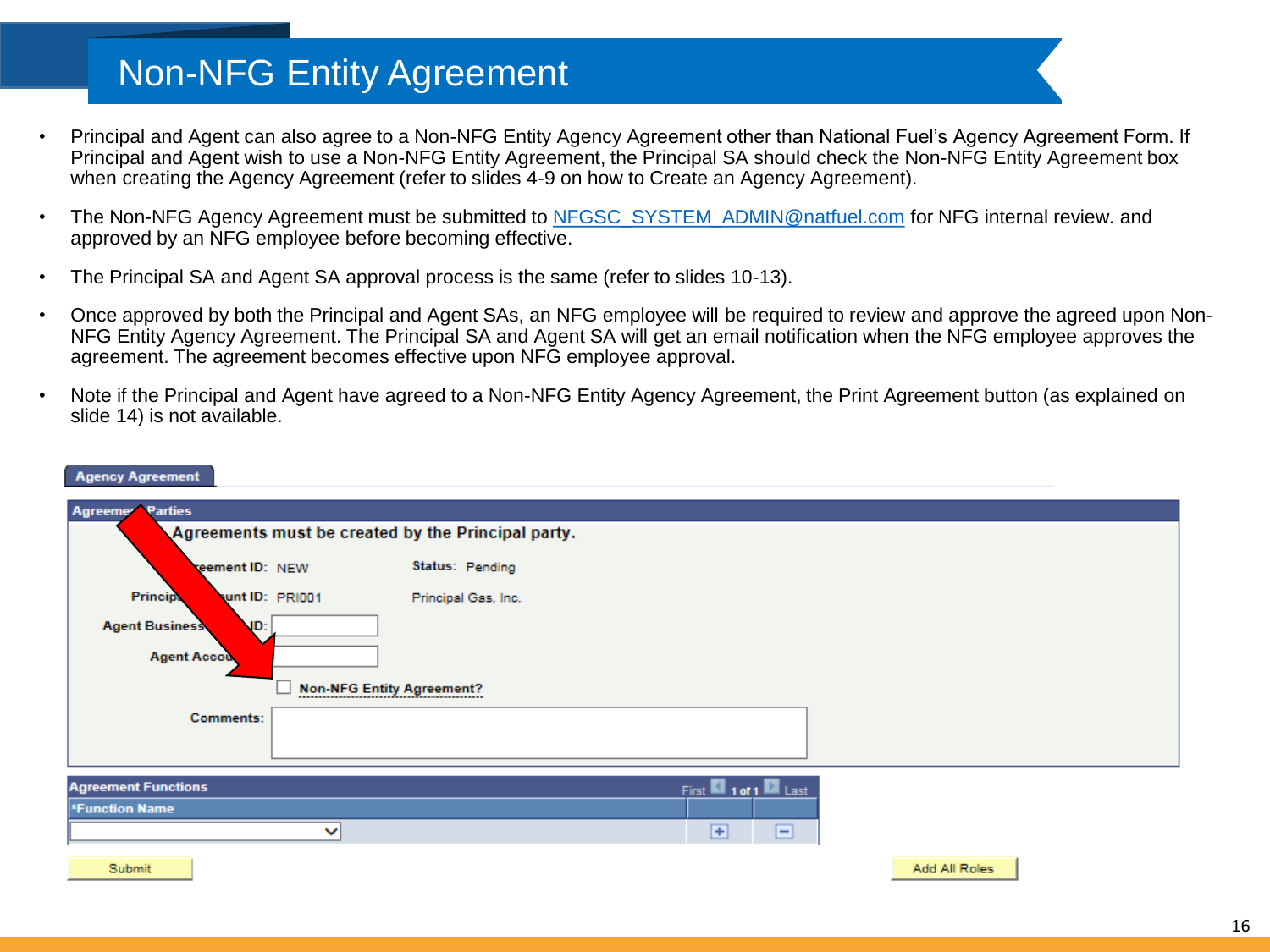### **General Information**

- An Agency Agreement can be terminated by either the Security Administrator of the Principal or the Agent company
- Only one party needs to terminate the Agency Agreement in order for the termination to become effective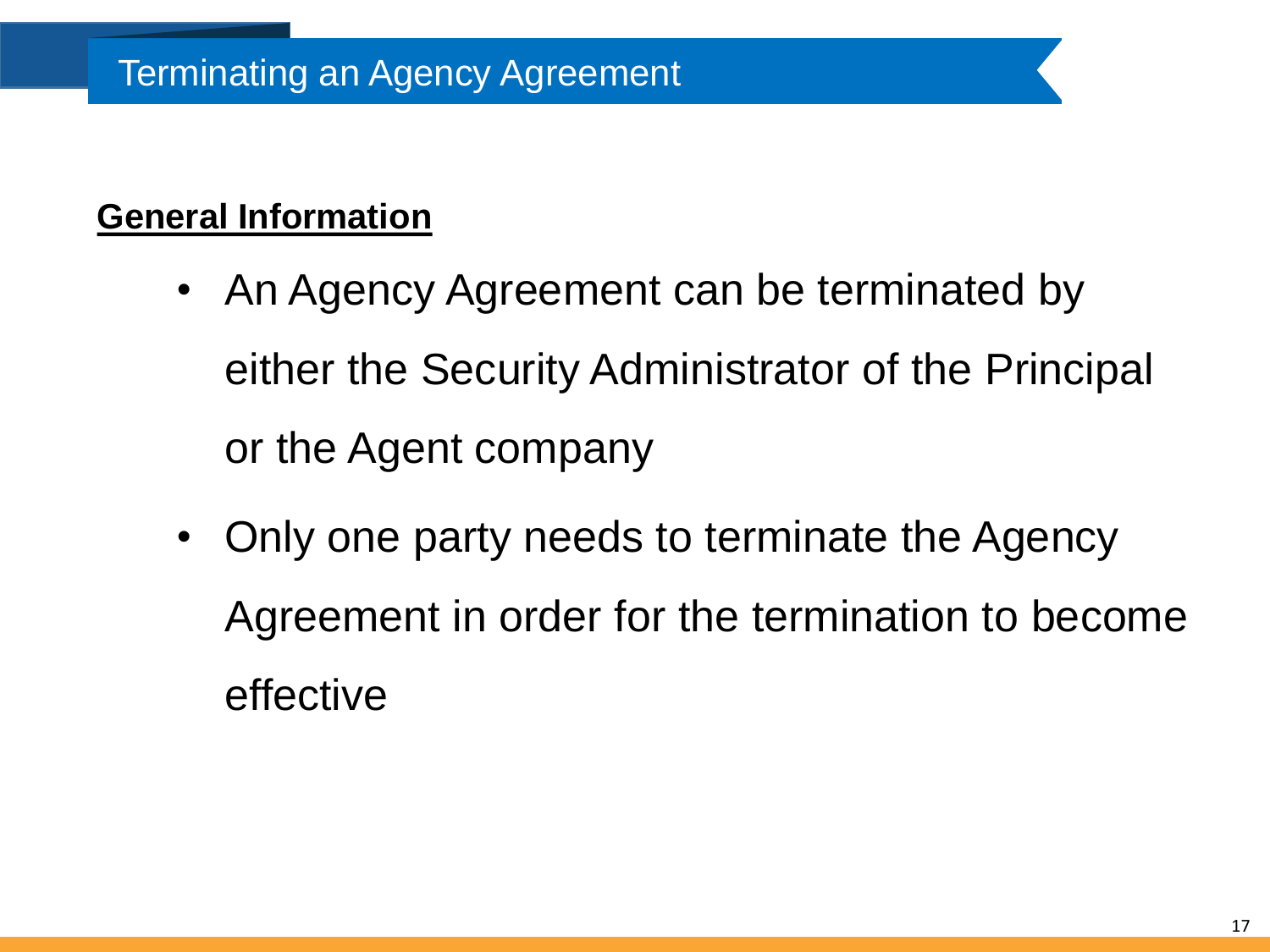### Terminating an Agency Agreement

Click "Customer Activities", "Security Administration", "Agency", "Maintain Agency Agreement"

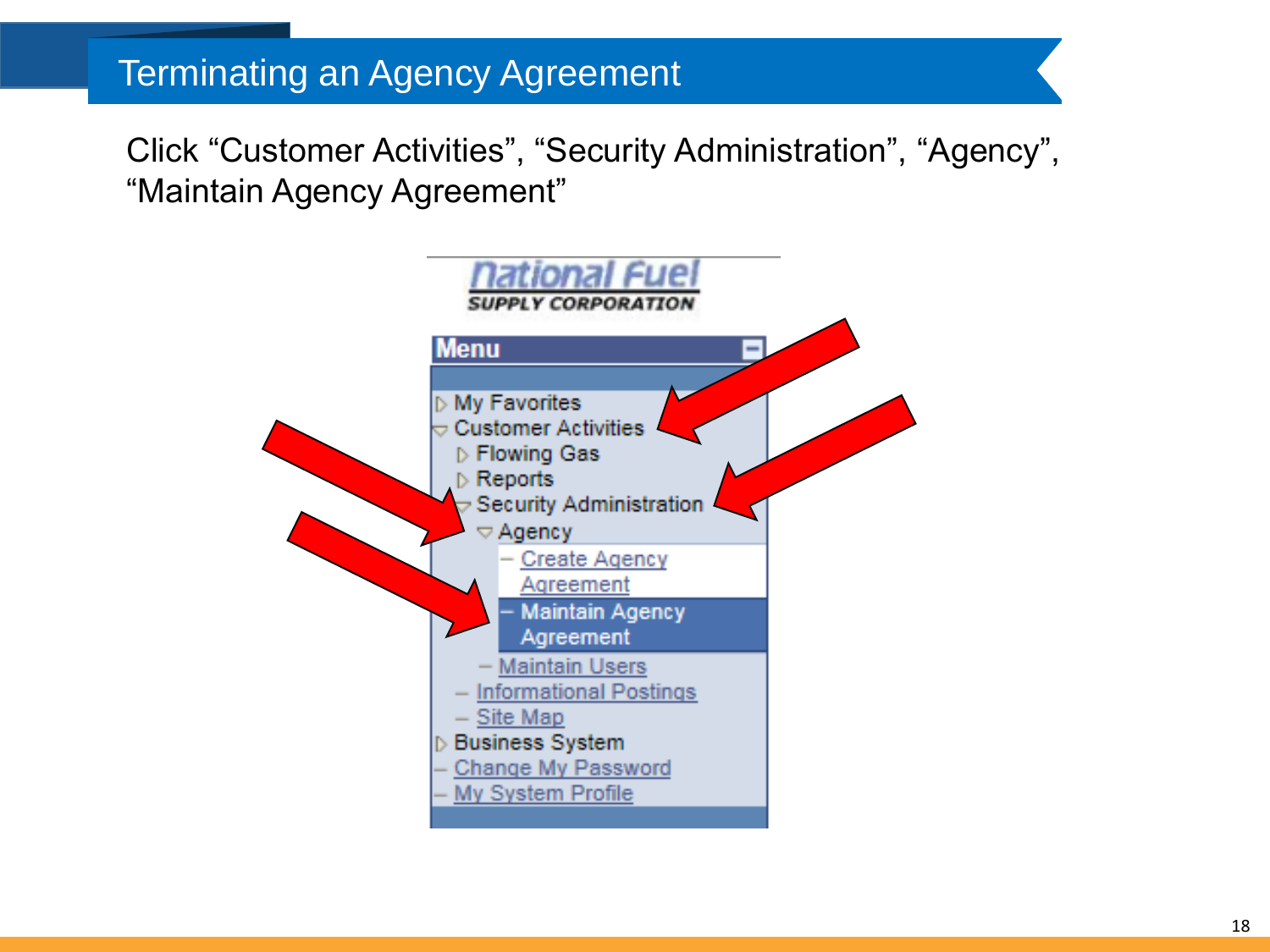### Terminating an Agency Agreement

### Click "Search" then click on Agency Agreement to be terminated.

### **Maintain Agency Agreement**

Enter any information you have and click Search. Leave fields blank for a list of all values.

**Find an Existing Value** 

**Search Criteria** 

| <b>Agreement ID:</b>         |                                                  | begins with V      |              |                                                                                            |               |                    |
|------------------------------|--------------------------------------------------|--------------------|--------------|--------------------------------------------------------------------------------------------|---------------|--------------------|
|                              | Agency Agreement Status: $=$                     |                    | $\checkmark$ |                                                                                            |               | $\checkmark$       |
|                              | <b>Agent Business Entity ID:</b>                 | begins with $\vee$ |              |                                                                                            |               |                    |
| <b>Agent Account ID:</b>     |                                                  | begins with $\vee$ |              |                                                                                            |               |                    |
| <b>Principal Account ID:</b> |                                                  | begins with $\vee$ |              |                                                                                            |               |                    |
|                              | Limit the number of results to (up to 1000): 300 |                    |              |                                                                                            |               |                    |
| Search                       | Clear                                            |                    |              | Basic Search   Save Search Criteria                                                        |               |                    |
| <b>Search Results</b>        |                                                  |                    |              |                                                                                            |               |                    |
| <b>View All</b>              |                                                  |                    |              |                                                                                            |               | $1-2$ of:<br>First |
|                              |                                                  |                    |              | Agreement ID Agency Agreement Status Agent Business Entity ID Agent Account ID Principal A |               |                    |
| 10131                        | Approved                                         |                    | (blank)      |                                                                                            | <b>AGE004</b> | <b>PRI001</b>      |
|                              |                                                  |                    |              |                                                                                            |               |                    |

| View All | First 1-2 of 2   Las                                                                                |         |        |               |  |
|----------|-----------------------------------------------------------------------------------------------------|---------|--------|---------------|--|
|          | Agreement ID Agency Agreement Status Agent Business Entity ID Agent Account ID Principal Account II |         |        |               |  |
| $-10131$ | Approved                                                                                            | (blank) | AGE004 | <b>PRI001</b> |  |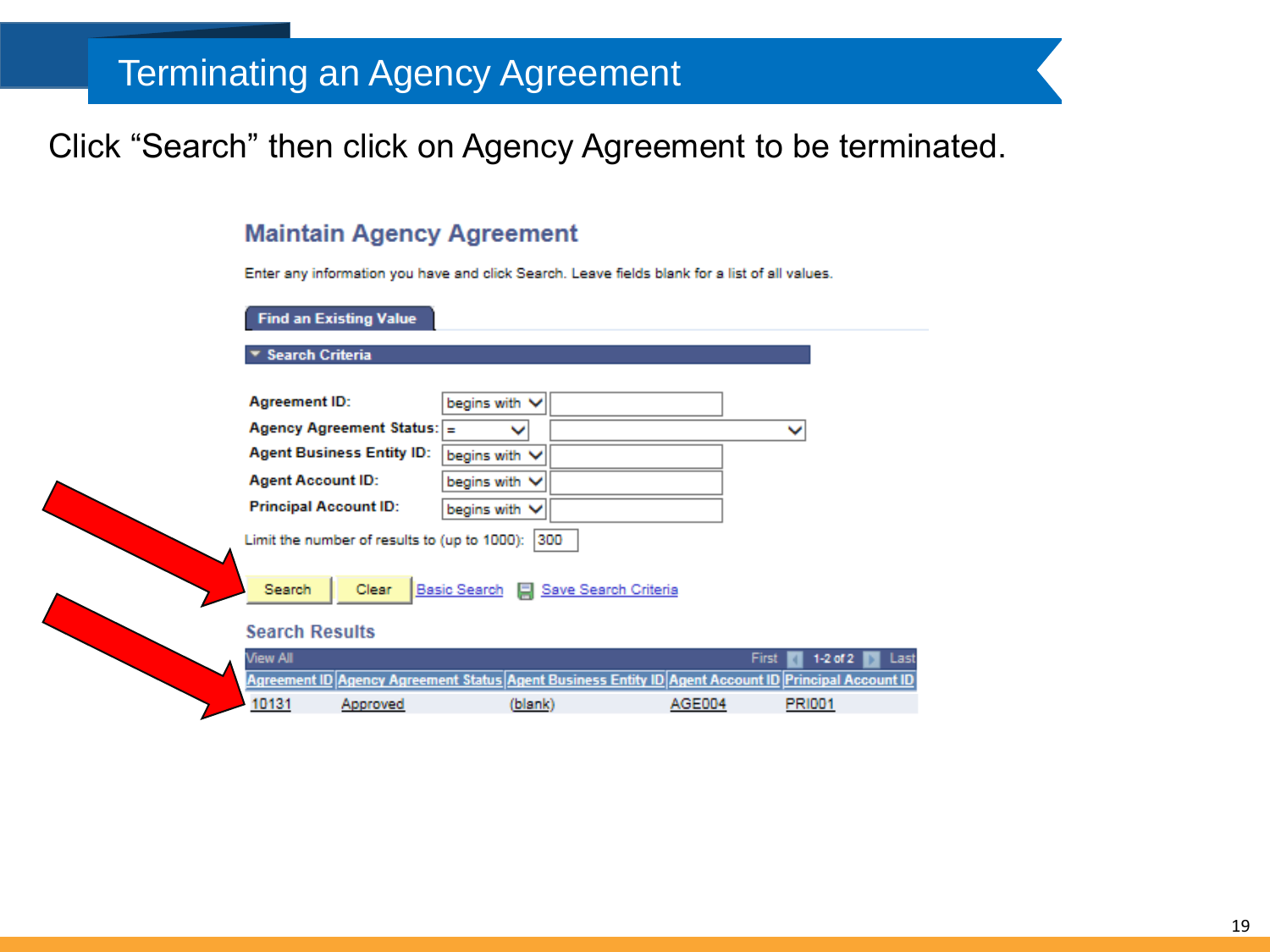## Terminating an Agency Agreement

Click "Terminate". The Agency Agreement has now been terminated. An automatic email will be generated and sent to the Security Administrator of the counterparty to notify them that the Agency Agreement has been terminated.

| Agency Agreement Maintenance |                                  |                      |          |                        |
|------------------------------|----------------------------------|----------------------|----------|------------------------|
| <b>Agreement Parties</b>     |                                  |                      |          |                        |
| Agreement ID: 10131          |                                  | Status: Approved     |          | Terminate              |
| Principal Account ID: PRI001 |                                  | Principal Gas, Inc.  | Approved | Ashley koerntge        |
| Agent Account ID: AGE004     |                                  | Agent Services, Inc. | Approved | ashley koerntgen       |
| Comments:                    | <b>Non-NFG Entity Agreement?</b> |                      |          |                        |
|                              |                                  |                      |          | <b>Print Agreement</b> |